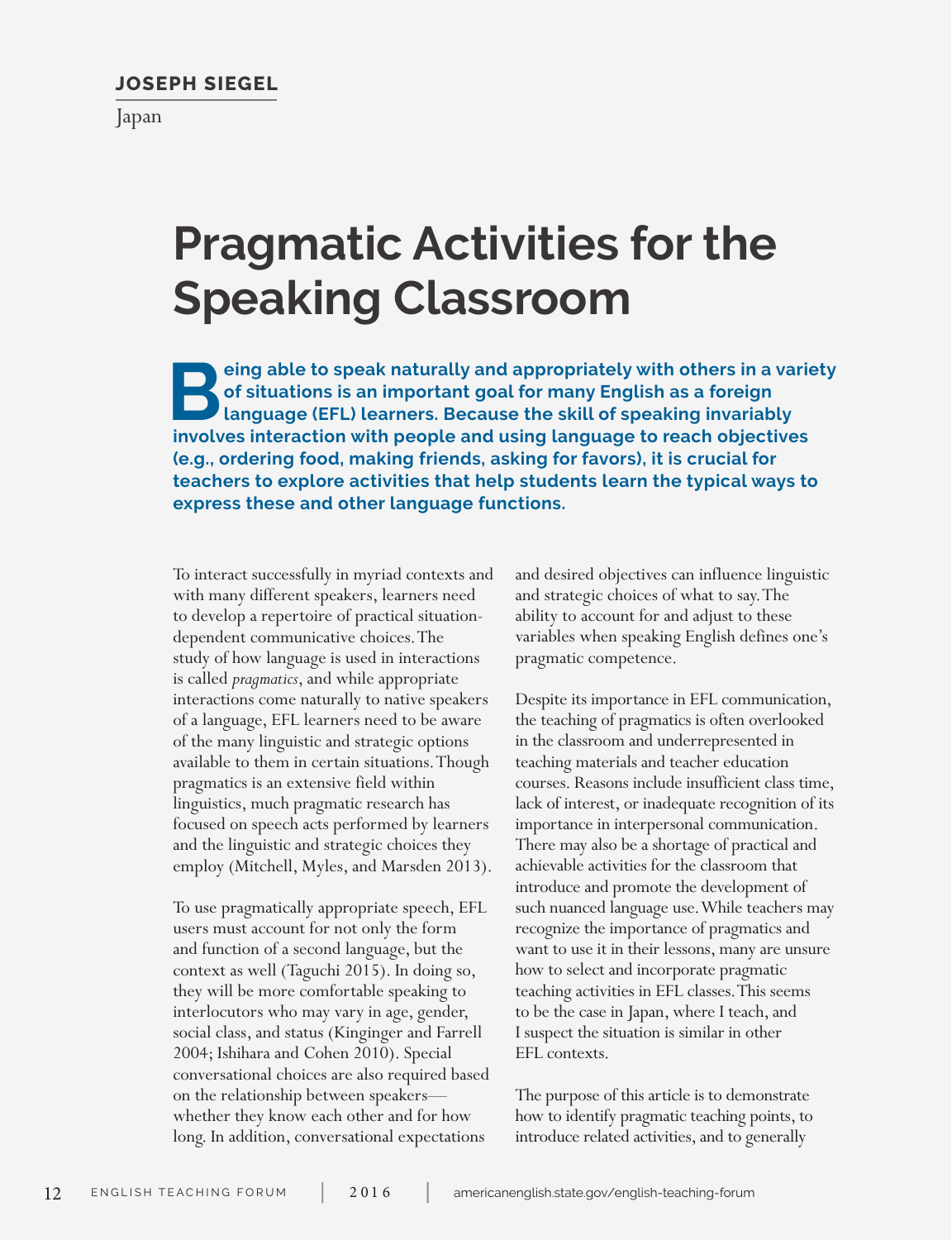encourage attention to pragmatic speaking ability in language classrooms. This article promotes the idea that pragmatic skills identified and developed in EFL settings contribute to communicative success. It begins by discussing pragmatics as a general field within EFL education before moving on to present the notion of *speech act sets* (SASs), which are stepby-step conversational options normally used to successfully communicate a variety of language functions. SASs are considered valuable tools for examining language and strategic choices made during speech production, and they also provide useful templates for language teachers who want to add a pragmatic element to their speaking lessons; as such, the concept of SASs is promoted in the literature in an effort to advance pragmatic studies through a speech act perspective (Ishihara and Cohen 2010). Through comparisons of student output from two SASs for the language functions of apologizing and requesting, this article demonstrates how to identify specific pragmatic teaching points and use them to inform pragmatic instruction. This article also suggests classroom activities that teachers can use to help learners develop and refine their pragmatic abilities in English.

# **PRAGMATIC DEVELOPMENT**

Pragmatics has been defined as "the study of language from the point of view of users, especially the choices they make … and the effects their use of language has on other participants in the act of communication" (Crystal 1997, 301). The aspects of "choice" and "effect" are particularly relevant for achieving desired outcomes during interpersonal communication. In terms of pragmatic choices, EFL learners need to be aware of the many linguistic and strategic options they can use in certain circumstances. The linguistic options will likely differ from their first language (L1); depending on the L1 and/or cultural background, the strategic alternatives in English may also be different (Blum-Kulka and Olshtain 1984).

Regarding "effect," learners need to understand the ramifications of utilizing different linguistic options in certain situations and contexts. Speakers are required to consider options and select among alternatives to produce contextually appropriate speech (Kasper and Rose 2002). For instance, speaking to a friend in a cafe about a low test score may necessitate different language and strategies than talking about the same topic to the instructor who graded the test. Apologizing about forgetting a meeting with a potential employer would likely involve a different level of formality than if the meeting were with a close friend. Complaints to a colleague of the same rank about working conditions would probably come out differently if made to the manager. Such situations call for the ability to operate within pragmatic norms, which are a "range of tendencies or conventions for pragmatic language use that are … typical or generally preferred in the L2 community" (Ishihara and Cohen 2010, 13).

Failure to adhere to these norms may lead to unintended consequences and unequal treatment of the speaker. On the other hand, culturally appropriate choices when interacting with different subgroups will potentially lead to more positive experiences, increased motivation, and appealing outcomes for learners. Based on this line of thinking, the following questions may be of interest to educators involved in intercultural communication and speaking classes:

- Do students have an appropriate linguistic and strategic range to vary their speech depending on context?
- Do they understand the consequences of using one utterance or strategy over another?
- How can pragmatic instruction be implemented in second language (L2) classrooms?

It is important for students to be conscious of their options and the consequences that result from appropriate and inappropriate choices. Even though L1 patterns for language functions may differ from L2 patterns,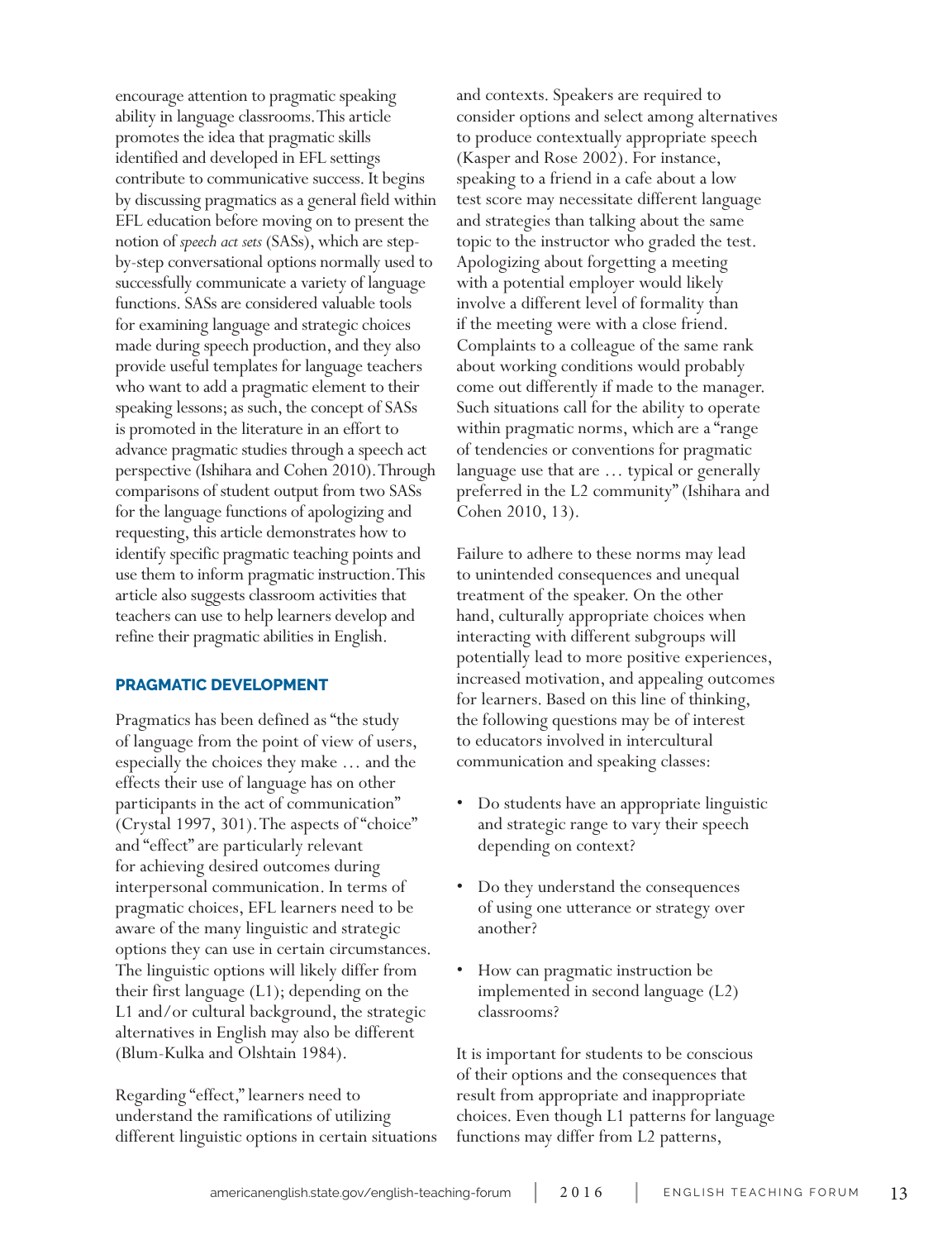**Given the importance of pragmatics, educators teaching spoken interaction may want to include pragmatic elements in lessons.**

learners will benefit from familiarity with appropriate L2 SASs. This awareness will allow them to communicate within standard organization patterns that native language users expect, although language learners may not always have the goal of attaining nativelike fluency, and the relevance of "native speaker" norms is changing (McKay 2003). However, given the importance of pragmatics, educators teaching spoken interaction may want to include pragmatic elements in lessons. SASs offer a straightforward way of identifying specific areas in need of development and assessing pragmatic output.

# **SPEECH ACT SETS (SASs)**

As noted earlier, an SAS is a group of possible strategies that speakers may employ when performing a speech act. For instance, there is a specific SAS for apologizing, another for requesting, and another for thanking. These SASs include strategic options, linguistic moves, and semantic



**Figure 1. Speech act sets for apologizing and requesting**

formulas that allow users to accomplish a given function. They consist of patterns of output in an effort to establish frameworks and options typically employed for specific purposes. As this article relates to EFL learners and teachers in particular, Englishbased SASs are used; however, SAS patterns may vary by language and culture.

The linguistic moves for two SASs displayed in Figure 1—apologizing and requesting—are based on Ishihara and Cohen (2010) and the Center for Advanced Research on Language Acquisition (2015). (Note: Letters in parentheses are referred to in the analysis and discussion.)

These formulaic groups of pragmatic routines provide language educators with practical, research-based archetypes with which to compare their students' output. Teachers can research the pragmatic routines and conduct needs analyses (Brown 1995) to both inform their instructional decisions and elucidate the pragmatic evolution of learners. For example, a small-scale research project I conducted with Japanese EFL learners revealed where to focus attention on their pragmatic speaking ability. For the study, learners responded to situational prompts to apologize to a friend and request a ride from someone. Based on findings from that study, I identified certain linguistic and strategic options that were missing from student responses and used that data to incorporate speaking activities that targeted pragmatic competence.

Similar activities are presented in Table 1 (apology output) and Table 2 (request output). Potential teaching points and pedagogic options for the classroom follow each table. Lowercase letters after each step correspond to the SASs depicted in Figure 1.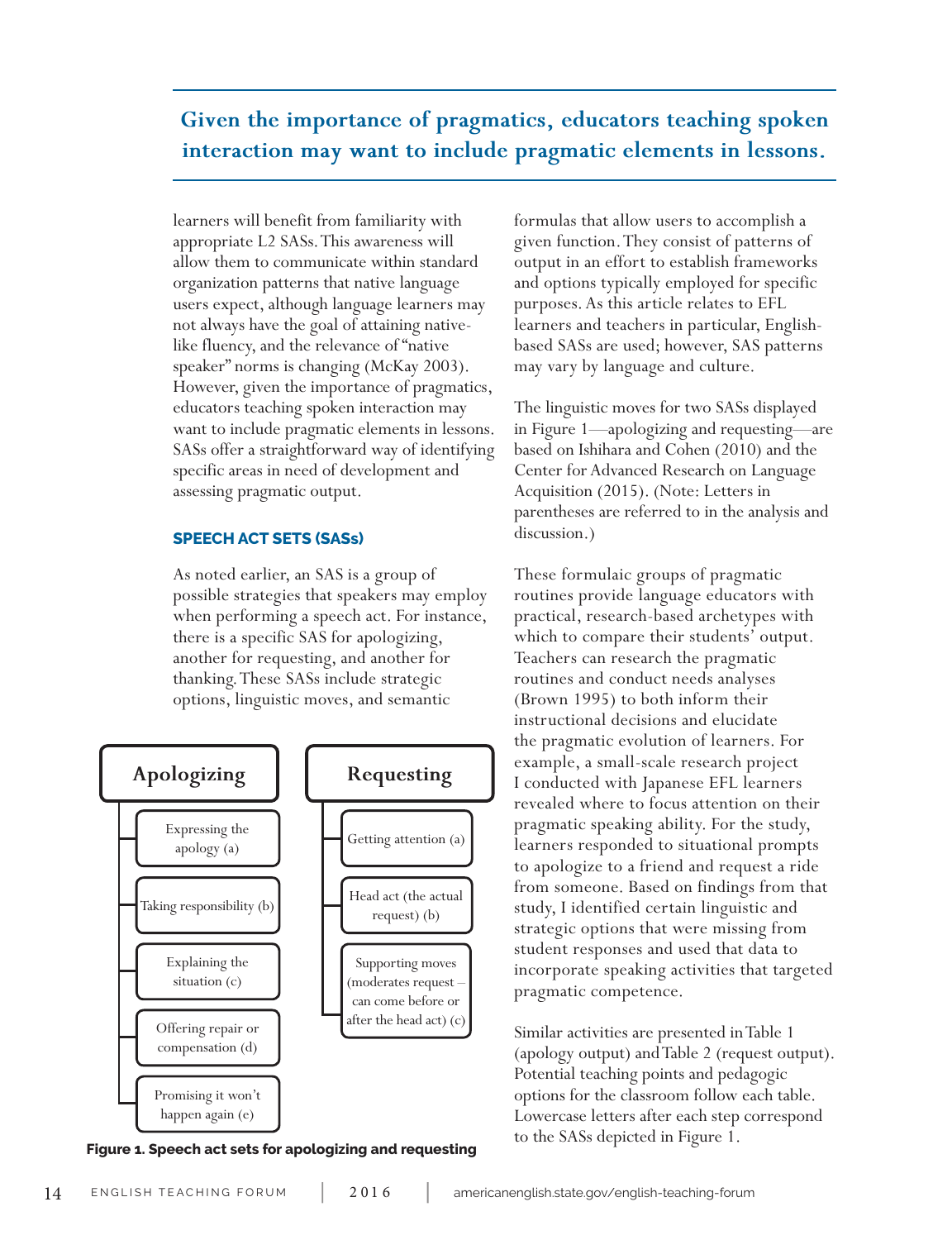| <b>Example A:</b> I'm sorry I forget my note at<br>my house (a). If we have time for project<br>mm, ah, meeting, I'm sorry I come back to<br>my house (possibly d). | <b>Example B:</b> I'm so sorry I left my note in<br>my house (a). If you have time today, I can I<br>back to my house and bring my note? (d) Or<br>if you don't have time, can I change meeting<br>schedule? (d)         |
|---------------------------------------------------------------------------------------------------------------------------------------------------------------------|--------------------------------------------------------------------------------------------------------------------------------------------------------------------------------------------------------------------------|
| <b>Example C:</b> I'm sorry I forget my notes (a),<br>so could you take me some notes?                                                                              | <b>Example D:</b> Ah, I forget my notebook.<br>Sorry (a), ah please give me just a moment,<br>so I go back to ah, classroom last classroom,<br>classroom to get, to get to bring the my notes<br>(d). I'll be back soon. |

**Table 1. Students' apology speech samples**

### **APOLOGY SCENARIO**

The students' pragmatic ability to apologize is depicted in Table 1. According to the scenario, the speaker must apologize to a classmate because the speaker forgot to bring a notebook to a study session. Here is the prompt (adapted from Taguchi 2014):

*Apology scenario:* You and your friend, Jessica, are working on a class project together. You meet Jessica at a school cafeteria to talk about the project. You forgot to bring the notes that you promised to bring to the meeting. What do you say to Jessica?

# **PRAGMATIC ACTIVITIES BASED ON STUDENT APOLOGIES**

When examining student responses, teachers may find a number of relevant teaching points to incorporate in their classes. One straightforward classroom activity is to ask learners to make the necessary grammatical corrections to the output and have them practice the revised response. This activity could be done with stock samples like those in Table 1 or, preferably, with output from the learners themselves. The former option may be easier for classrooms without recording equipment for individual students, but the latter would allow learners to identify and selfcorrect their own mistakes. Video recordings of student output also provide options for peer- and/or teacher-review. The sample SASs

in Figure 1 could be used as checklists for this type of evaluation. Alternatively, teachers could create their own basic evaluation checklists that might include points for "Appropriate Greeting," "Use of Taking Responsibility," "Appropriate Grammar Choices," and so on.

Another teaching point relates to the student's question "can I change meeting schedule?" in Example B. Teachers may wish to introduce grammatical options such as "could I" or "would I possibly be able to" instead of "can I." By adjusting the formality of the situation, which effectively modifies the scenario to a less abrupt apology or elevates the status of the interlocutor, students practice more formal grammar and make the apology more acceptable. Further, teachers can present alternatives for the "so" in "I'm so sorry" (e.g., "very" or "really") and discuss which option is most appropriate under certain circumstances. One may also note that the speaker does not begin the apology with any kind of pre-apology signal, such as "Listen, … " or "You won't believe this, but … ." Teachers can introduce these signals to learners and then encourage their use in subsequent role-play activities.

By comparing these speech samples to the SAS for apologizing, teachers can assess whether learners are effectively accomplishing the desired conversational steps. Another step (offering repair or compensation) is successfully employed in both Examples B and D. However, the other three steps in the apology SAS (i.e., taking responsibility, explaining the situation,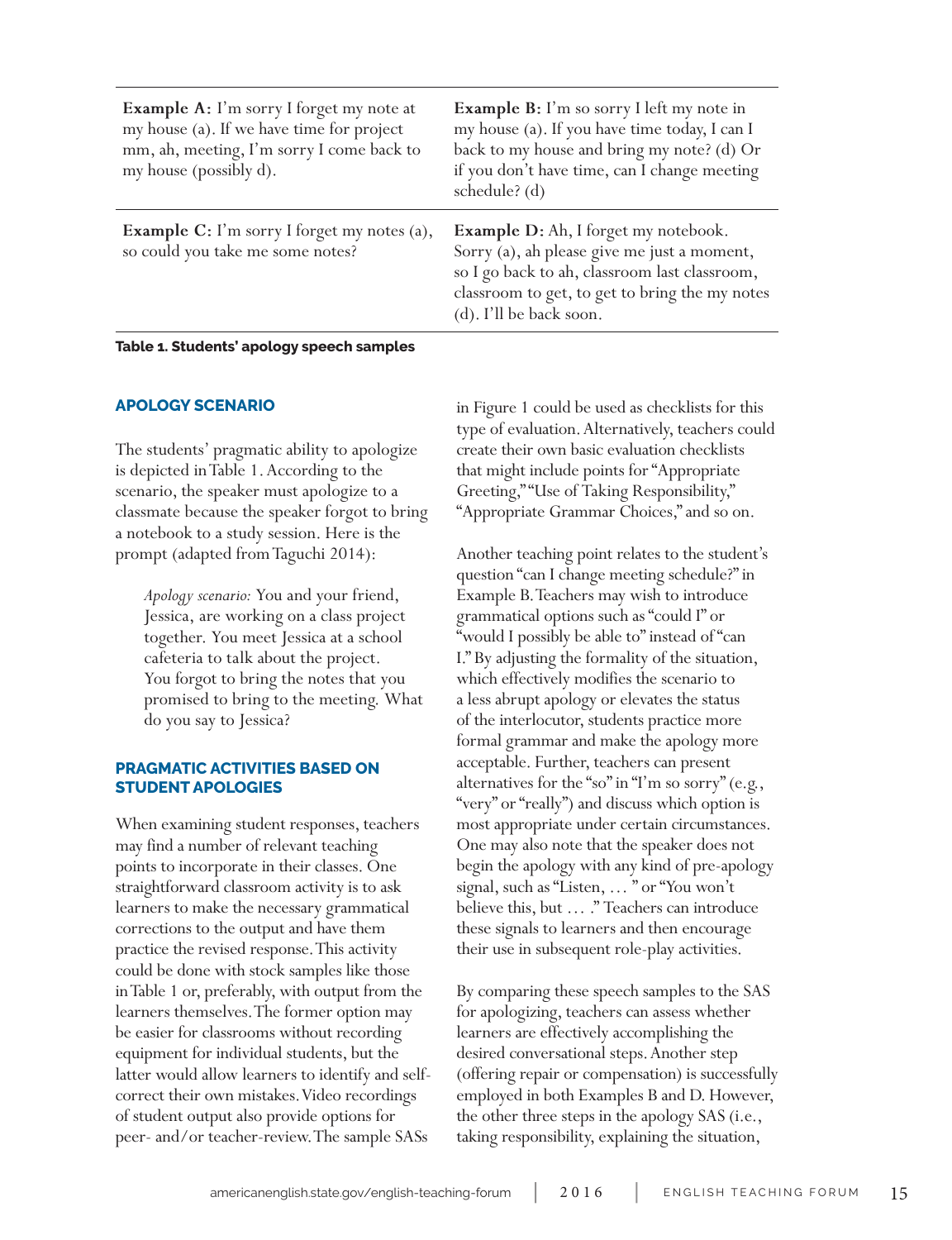and promising it won't happen again) are not attempted. It could be that the learners were aware of these options and chose not to incorporate them or that they felt the situation did not warrant their use. However, another possibility is that learners were not able to attempt them in English. As such, learners may benefit if teachers focus on the omitted steps in speaking classes. This can be done in a few ways. Teachers can prepare apology scripts that illustrate each of the five SAS steps for apologizing shown in Figure 1, as in the following:

- **1.**  *Expressing the apology:* "Listen, I've got some bad news. I'm really sorry, but I got into an accident with your bike, and the frame is broken."
- **2.**  *Taking responsibility:* "It was totally my fault. I should have been more careful."
- **3.**  *Explaining the situation:* "You see, it was raining, and the road was slippery. I lost control of the bike and I crashed."
- **4.**  *Offering repair or compensation:* "Of course, I'll pay to have it replaced."
- **5.**  *Promising it won't happen again:* "It'll never happen again."

After teachers cut these speech samples into single strips, the learners mix them up and then reorder. In doing so, they are exposed to alternate options for apologizing that they may not have realized were steps of the apologizing SAS in English. As there is not always a standard order for SASs, teachers can also discuss possible variations and implications of those options. Such an activity helps raise awareness of pragmatic options and targets pragmatic knowledge at a receptive level.

At the productive level, students then create their own apologies based on prompts from the teacher (e.g., "You bumped into an elderly person on the train" or "You spilled coffee on a work computer and have to explain it to your boss"). Building on this type of controlled practice, teachers personalize the activity by

asking learners to brainstorm and write down apology scenarios and SASs, which they then exchange with classmates for apology practice. The teacher should ensure that each situation has specific elements (e.g., age, context, past relationship) to help students understand the pragmatic dimensions.

#### **REQUEST SCENARIO**

The students' pragmatic ability to make a request is depicted in Table 2. In this scenario, the speaker needs to ask an eight-year-old sibling to turn the TV volume down so the speaker can study. By noting the utterance length, politeness, and sophistication of the request examples in Table 2, teachers can identify appropriate responses. Here is the prompt (adapted from Taguchi 2014):

*Request scenario:* You are doing homework in your host family's house. Your host brother, Ken, is an eight-year-old boy and you often play with him. He is watching TV, and it is very loud. It distracts you from your study. You want Ken to turn down the volume. What do you say to Ken?

# **PRAGMATIC ACTIVITIES BASED ON STUDENT REQUESTS**

These extracts show that in Example C, the learner omitted the attention getter (a), an element of the SAS that when left out makes the request seem unduly harsh; this indicates that learners should be informed of this important component of the request SAS. In Examples A, B, and D, learners were able to incorporate all three parts of the request SAS—getting attention (a), actual request (b), and supporting moves (c)—though to varying degrees. Example A is very brief and direct. There is a noticeable difference between Examples B and D in terms of supporting moves (c), both before and after the *head act* (b), the actual request. What is more, the opening question of Example B ("What are you watching?") is particularly noteworthy, as the learner is able to strategically and indirectly address Ken and his TV viewing. To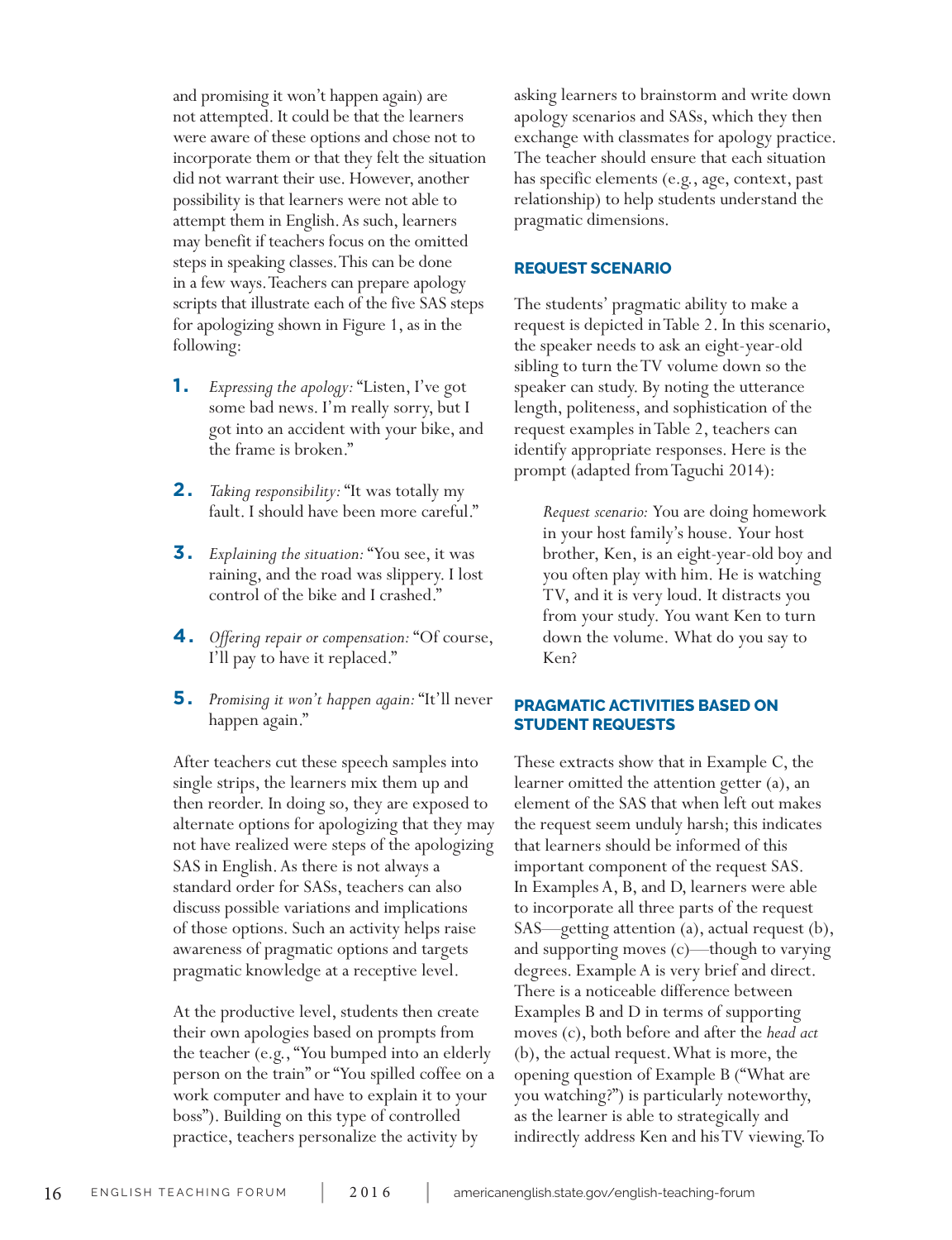| <b>Example A:</b> Ken (a), can you turn down? (b)<br>It's noisy $(c)$ . I want to study $(c)$ . | <b>Example B:</b> Ken (a), what, what are you<br>watching? (c) It's good, ah, so actually,<br>I study, I'm studying (c). I'm doing<br>homework (c), so could you could you<br>turn, turn down volume a little bit? (b) I ah,<br>after that I, when I finish the homework, ah,<br>I want to watch with you (c). |
|-------------------------------------------------------------------------------------------------|----------------------------------------------------------------------------------------------------------------------------------------------------------------------------------------------------------------------------------------------------------------------------------------------------------------|
| <b>Example C:</b> I'm doing my homework now,                                                    | <b>Example D:</b> Eh, Ken (a), I want to study $(c)$ .                                                                                                                                                                                                                                                         |
| but I can't focus on that because TV is noisy                                                   | So the room is too loud (c), so could you                                                                                                                                                                                                                                                                      |
| (c), so would you turn down the volume? (b)                                                     | turn down the TV volume? (b)                                                                                                                                                                                                                                                                                   |

#### **Table 2. Students' request speech samples**

build on the linguistic and strategic knowledge students have exhibited, teachers may wish to focus on incorporating native-like expressions for the actual request (b), such as "Would you mind ... ?" or "Do you think you could ... ?"

#### **The use of softeners**

Teachers may also wish to focus attention on *softeners*, which make a request more polite and are largely missing from the rather direct responses above. Instead of an abrupt "It's noisy," teachers can introduce softening modifiers such as "a bit," "kind of," or "a little" and encourage learners to incorporate them in role plays. These softeners can also be used in controlled practice in which the teacher makes a direct statement (e.g., "It's chilly in here. Close the window.") that students must soften and make more polite (e.g., "It's a bit chilly in here. Would you mind closing the window?"). After some controlled examples, students work in pairs to create and practice with their own conversations, including both a less formal and a more formal version. Pairs then exchange dialogues and practice with their classmates' original materials. Feedback from the teacher and other students helps learners refine their linguistic choices.

#### **A range of interlocutors**

Another lesson is to ensure that learners are able to make a request to a range of interlocutors by adjusting age, position, and social status in role plays. For practice in the classroom, the teacher creates a list of people and writes it on the board as follows: Person  $1 \equiv$  an elderly man; Person  $2 = a$  woman in a business suit; Person  $3 = a$  boy younger than you, etc. The teacher also writes a scenario on the board; for example, "You have your hands full of shopping bags. You drop one and can't pick it up by yourself. Ask (another person) to help you." In pairs or small groups, students then roll a die or choose a number to determine which person they will talk to. Depending on which person they are asking for help, their output should be altered accordingly. The teacher may need to demonstrate. For example, a response to Person 1, "an elderly man," might be, "Excuse me, sir. Sorry to trouble you. Would you be able to pick up my bag for me?" For Person 3, "a boy younger than you," it might be, "Hey, can you do me a favor and hand me that bag?" The teacher and other students provide feedback on strategic and linguistic choices.

# **After some controlled examples, students work in pairs to create and practice with their own conversations, including both a less formal and a more formal version.**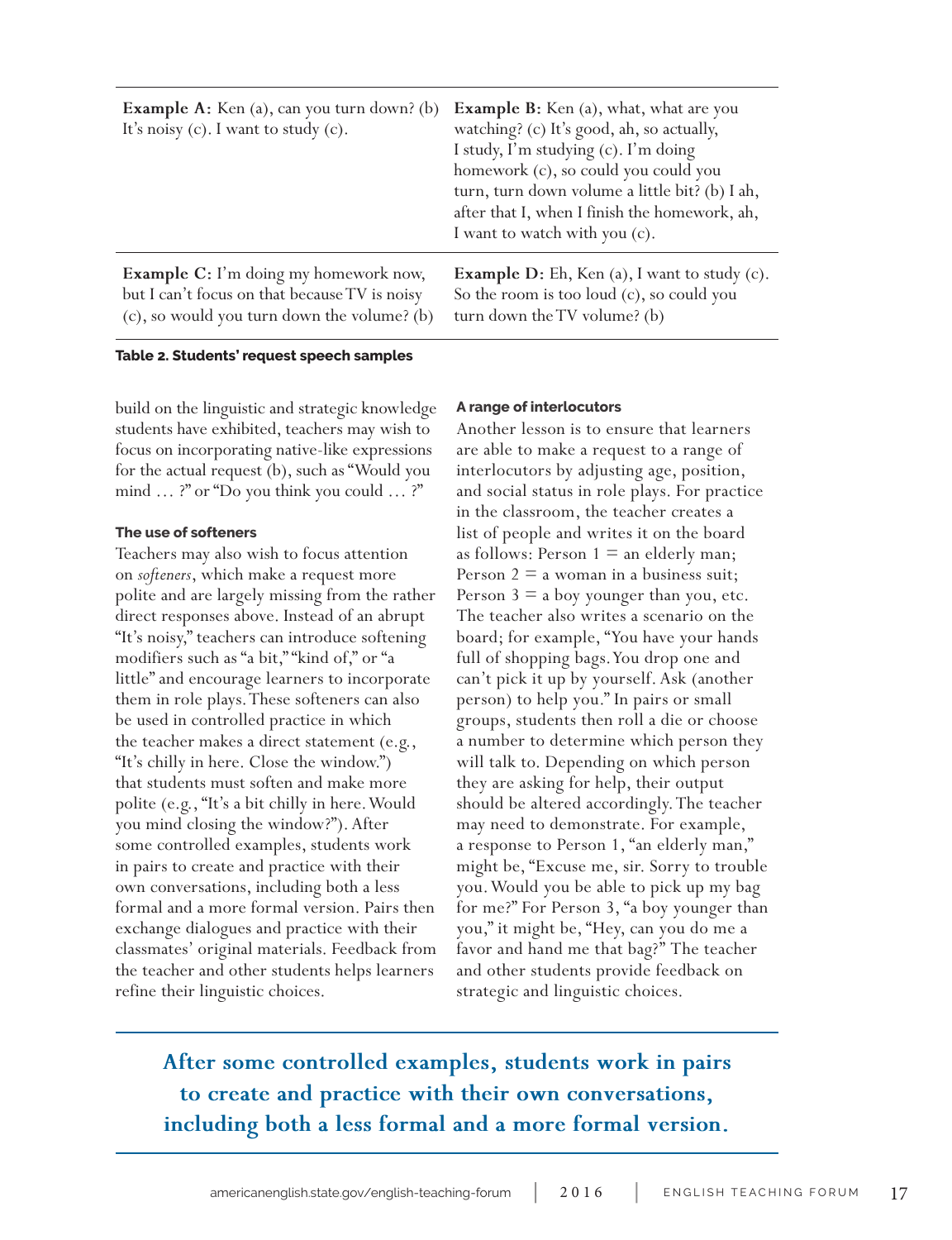#### **Pragmatic appropriateness**

Another classroom activity is for teachers to engage students in discussions about pragmatic appropriateness, which hinges largely on the person being addressed (requesting something from a close friend or a new classmate), the situation at hand (requesting a ten-minute car ride or a two-hour car ride), time constraints (asking an employer for a letter of reference with a three-day deadline or with a one-month deadline), and so on. Question prompts may include the following:

- How might your approach change depending on the person you are speaking to?
- In what type of situation might you use \_\_\_\_\_\_\_\_ (a given strategy or utterance)?

Teachers can provide any related feedback or suggestions.

#### **ADDITIONAL SPEECH ACTS**

The previous paragraphs have demonstrated how a needs analysis can inform pragmatic speaking instruction for language classrooms using the SASs for apologies and requests. The same approach can be used with other language functions, such as these:

- *• Complimenting:* You are taking an American literature class. A good friend of yours, Kathy, has made an excellent presentation in class today. After class, you want to compliment her on her performance.
- *• Inviting:* You are interested in trying a new Italian restaurant that opened near your campus. You know your friend Andy likes Italian food, too. Invite him to the restaurant.
- *• Thanking:* Your bicycle had a flat tire, and you could not ride home after school. It would have taken you one hour to walk. Your teacher gave you a ride, along with your bicycle, back to your house. Thank your teacher.

The specific activities described earlier can be adapted and used in relation to these speech acts as well. The staples of adjusting interlocutor factors, introducing a range of sentence stems, and practicing softening or intensifying language can be applied to these and other language functions.

#### **ADDING BACKGROUND TO ROLE PLAYS**

One obstacle to pragmatic practice in language classrooms is the important element of previous experience and personal history. When learners role-play scenarios in class, the relevance and stakes that are involved in a real-life situation are absent. As such, it can sometimes be challenging for learners to adopt a role and ask a friend to borrow money, for instance, because they are not able to draw on or refer to any previous relationship between them and their "friend." If teachers notice a lack of contextual information becoming a hindrance, they could either supply extra information in the roleplay setup or encourage students to imagine the background.

Another solution is to use pictures (for example, from magazines or the Internet) to illustrate who the interlocutors are. Visual images stimulate learners' schema and make the interaction more interesting. From a stack of pictures face down, students select their own "character" prior to role-playing, thereby adding an element of spontaneity to the conversation. By augmenting role plays in such ways, teachers increase awareness and encourage discussion about how past interactions, relationships, and first impressions affect how we strategize and say things to people.

#### **CONCLUSION**

This article has suggested a number of classroom activities that can be incorporated into speaking lessons to target pragmatic development and prepare students to interact with a range of interlocutors and within varying contextual factors. As illustrated above,